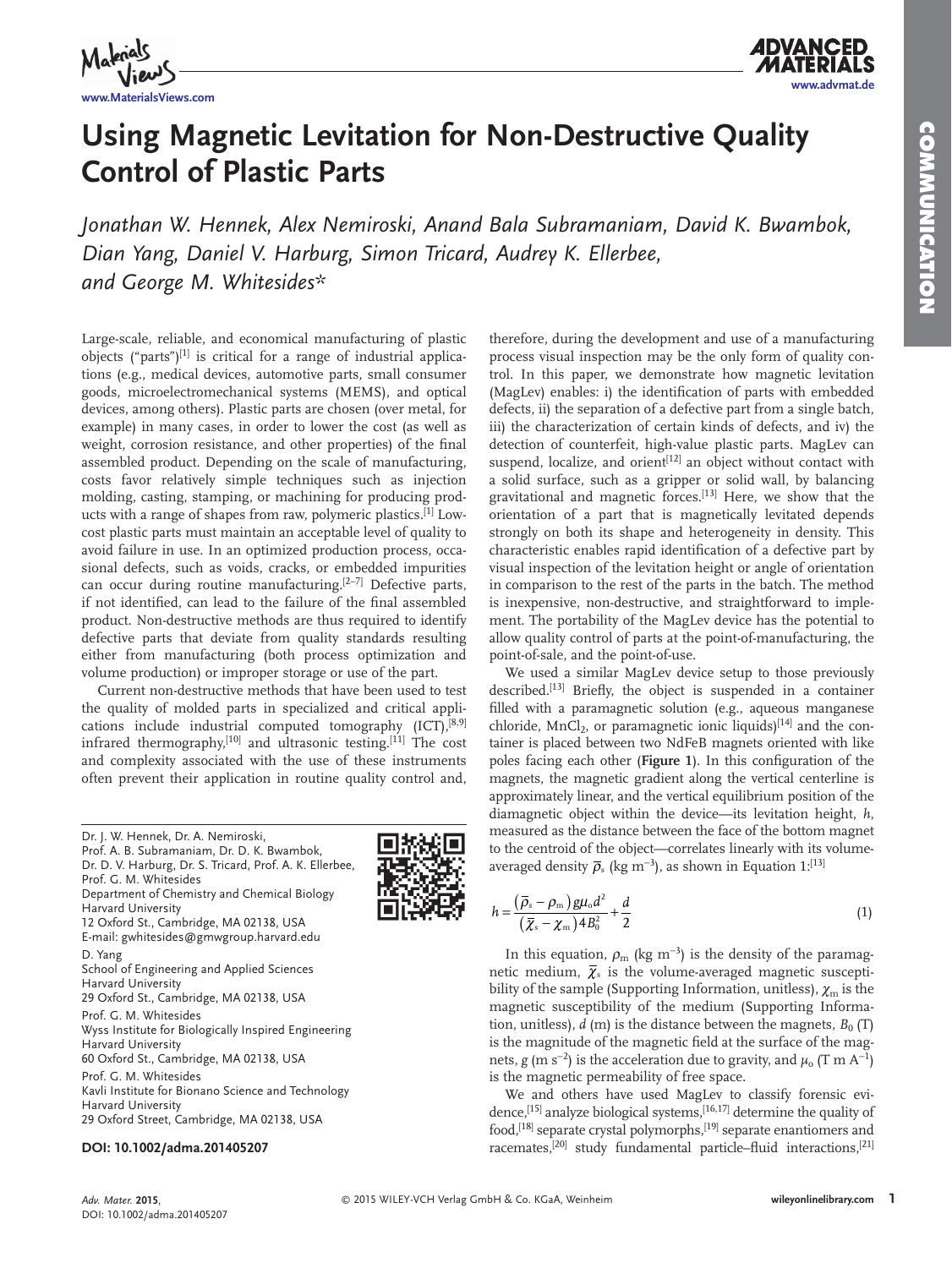



**Figure 1.** A schematic of the MagLev device used in this work. Plastic parts to be analyzed are placed within a container of paramagnetic medium and levitate at a height, *h*, above the surface of the bottom magnet where the gravitational and magnetic forces balance. We define the laboratory frame of reference with coordinates  $(x, y, z)$  and the body-fixed, principal frame of reference with coordinates (*u*, *v*, *w*). For an object with heterogeneity in density, the orientation of the object can be measured as an angle  $\theta$ between the  $w$ - and *z*-axes or as an angle  $\alpha$  between the  $w$ - and  $y$ -axes.

and provide an environment for self-assembly,  $[22]$  among other applications.  $[23-32]$  The range of densities that can be measured simply with MagLev ( $\rho$  between 0.8 and 3.0 g cm<sup>-3</sup>) matches well with the characteristics of polymers, and thus with the needs of polymer analysis. Table S1 in the Supporting Information gives values of density for various solid polymers and other materials for which MagLev might be applied.

 Recently, we used MagLev to orient and assemble objects in 3D without mechanical contact.<sup>[12]</sup> We showed that objects of homogenous density, but of anisotropic shape, oriented with their long axis parallel or perpendicular to the surface of the magnets in a manner that depended on their aspect ratio (i.e., the ratio between the width and length of an object).<sup>[12]</sup> The analytical model developed in that work suggested that objects with regions of heterogeneous density should deviate from this behavior. We thus hypothesized that observing the orientation that a part adopts in a MagLev device might be a means to detect defects in plastic parts.

 To test this hypothesis, we selected a commercial batch of plastic parts consisting of 23 Nylon 6 washers purchased from McMaster–Carr. All the washers appeared undamaged and free from defects by visual inspection (although they were opaque). We levitated each of the washers sequentially in a solution of 0.10 M MnCl- $_2$  + 1.26 M ZnCl<sub>2</sub> and measured  $\alpha$ , the angle that the washer oriented with respect to the surface of the magnets. We plotted a histogram of the values of  $\alpha$  in **Figure 2**A. Most of the washers levitated with  $\alpha = 0$ –16°; this narrow distribution indicated that the washers were relatively homogeneous. This observation is expected since the washers were produced using an optimized process. One washer deviated significantly, however, and levitated at  $\alpha = 45^{\circ}$  (Figure 2B).

 Since each of these washers appeared visually indistinguishable, we reasoned that an internal defect could have led to the observed deviation in  $\alpha$ . We thus performed microcomputed



**Figure 2.** A) Histogram of a batch of Nylon 6 washers showing distribution in their levitation angle,  $\alpha$ , measured horizontal to the face of the magnet, typically <16° in 0.10  $\mu$  MnCl<sub>2</sub> + 1.26  $\mu$  ZnCl<sub>2</sub>. The angle for one washer deviated significantly ( $\alpha$  = 45°). Photographs show three washers levitating at ≈3° B), 10° C), and 45° D). The cross in the background is a visual reference. Images have been modified to increase contrast. E–G) Micro-CT images of the same washers showing similar porosity (green) in all and an inclusion (0.014  $mm<sup>3</sup>$ ) with a greater density in the abnormal washer, leading to a different levitation height.

tomography (micro-CT) on the washer that was an outlier ( $\alpha$  = 45°) and two "normal" washers with  $\alpha$  of 3° and 10°. Micro-CT, a form of ICT, employs X-rays to obtain 2D cross-sections that can be stitched together to form a 3D rendering of the internal structure of an object. Figure 2E–G shows the micro-CT images with detected inclusions (purple) and pores (green) (see the Supporting Information for details). The washer with  $\alpha = 3^{\circ}$ was found to have ≈50 small pores distributed relatively symmetrically with some local concentration near the inner edge of the washer. The volume of these pores ranged from 1.1 to  $5.2 \times$ 10<sup>-4</sup> mm<sup>3</sup>; the volume of the washer is 198 mm<sup>3</sup>. Molded Nylon 6 is known to be a slightly porous material.<sup>[3]</sup> The washer with  $\alpha = 10^{\circ}$  was observed to have ≈300 similarly sized pores concentrated symmetrically on the inner edge and asymmetrically on the outer edge of the washer. The washer that levitated with  $\alpha$  = 45° was found to have an inclusion defect with a volume of 0.014 mm<sup>3</sup> (Figure 2G inset), significantly larger than the volume of the pores. The greater X-ray contrast of this region suggests that this defective region had a higher density than the surrounding Nylon 6.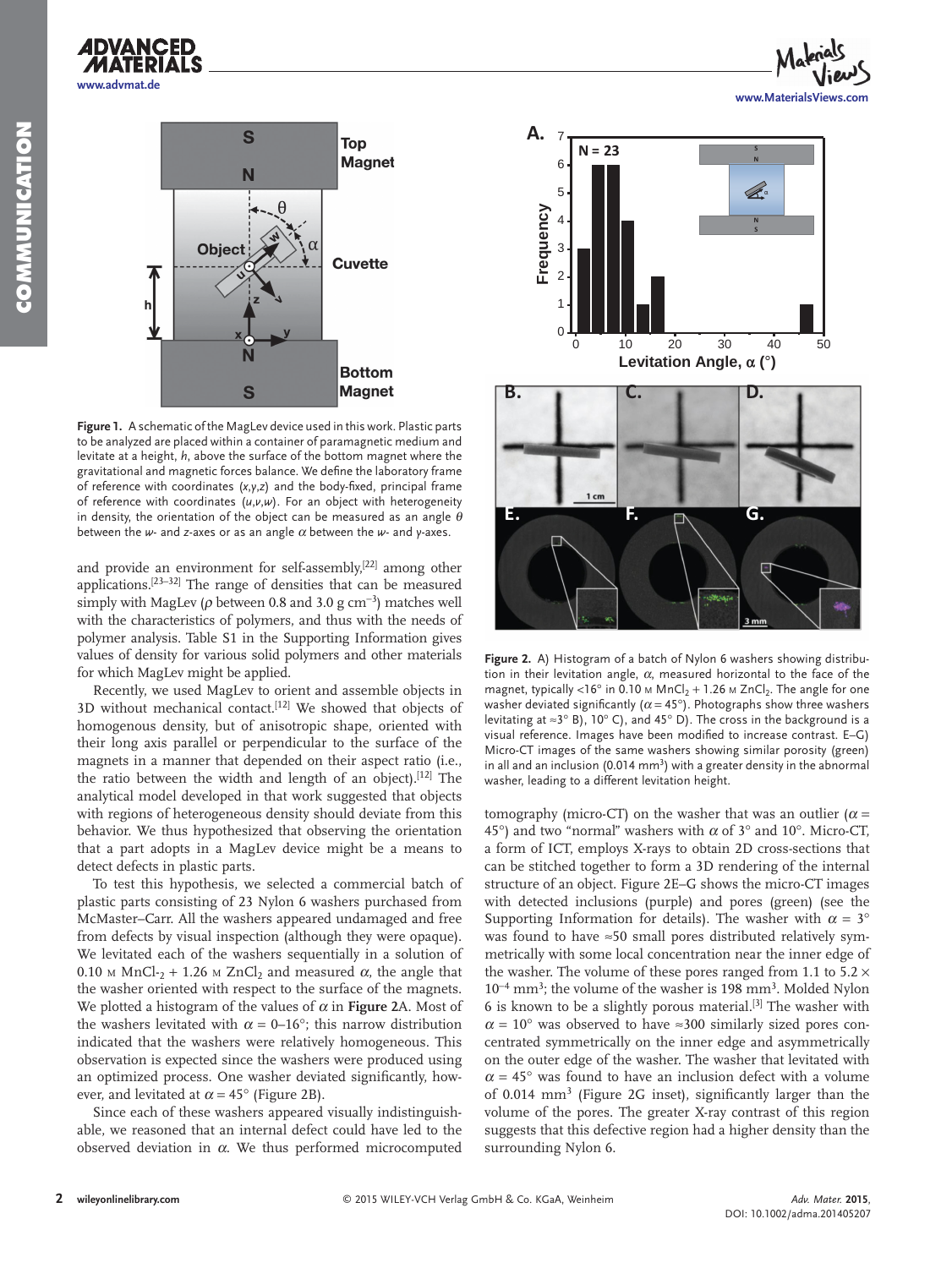*A***dvanced** 



#### **www.MaterialsViews.com**

 Notably, the MagLev technique was able to detect the presence of this defect in an opaque washer using a tabletop configuration of magnets in less than 10 s. In contrast, the micro-CT required ≈2 h per scan and several additional hours of computation and data analysis. Although micro-CT provides high-resolution information of the shape and location of the defect, such information may not be necessary for most quality control applications. Micro-CT, in addition, is only available in well-equipped facilities, requires skilled operators, costs several hundred thousand dollars, and is expensive to maintain. In a case where detailed structural information of a defect might not be necessary, MagLev could be used as an initial screening to save time and money. Here, MagLev can be used to infer that the inclusion defect in the washer was of higher density than the surrounding polymer because that region was closer to the bottom magnet. MagLev thus provides a simple, inexpensive means of determining the presence of inclusion defects in plastic parts.

 We previously reported that an object of anisotropic shape, but homogeneous density, levitates in the device with its center of volume (centroid) located in the central axis of the MagLev device and orients so that it occupies the least amount of volume in regions of high magnetic field strength.<sup>[12]</sup> The controlling parameters are the lengths of the principal axes of the object,  $\lambda_1 \in (\lambda_{\rm u}, \lambda_{\rm v}, \lambda_{\rm w})$ , which are geometric parameters that reflect how points within the object are distributed with regard to an arbitrary axis in the body-fixed frame of reference. For objects with regions of inhomogeneous density, for example, objects with defects, the effect of the distribution of mass on the orientation also has to be considered. To quantify the ability of the MagLev to identify defects, we extend this model here to also include the orientation of objects with an arbitrary distribution of density in MagLev. Equation 2 describes the potential energy *U* for an arbitrary object in a magnetic field, where  $\Delta \chi = \overline{\chi}_{\rm s} - \chi_{\rm m}$ ,  $\Delta \rho = \overline{\rho}_{\rm s} - \rho_{\rm m}$ ,  $\mathbf{B} = \mathbf{B}(\mathbf{r})$  is the magnetic field,  $r_{cm} = (u_{cm}, v_{cm}, w_{cm})$  is the center of mass of the object (relative to its centroid) in the MagLev frame of reference,  $\hat{z}$  is the unit vector of the *z*-axis, and *V* is the volume of the object. The primed coordinates indicate the frame of reference that is fixed with the orientation of the object (body-fixed frame of reference):

$$
U = U_{\text{mag}} + U_{\text{grav}} = -\int_{V} \left( \frac{\Delta_{\chi}}{2\mu_{\text{o}}} \mathbf{B} \cdot \mathbf{B} + \Delta \rho g \mathbf{r}_{\text{cm}} \cdot \hat{\mathbf{z}} \right) dV
$$
 (2)

In general, for a diamagnetic object in a paramagnetic medium,  $\Delta_{\gamma}$  < 0. Equation 3 gives the energy of orientation of the object in the MagLev (see the Supporting Information for full derivation and details). The second term in Equation 3 accounts for the gravitational torque on the object due to the asymmetric distribution of mass ( $r_{cm} \neq 0$ ) within the object:

$$
U(\theta,\phi) = -\frac{2B_0^2 \Delta_{\chi} V}{\mu_0 d^2} \left[ \lambda_v^2 - \lambda_w^2 + (\lambda_u^2 - \lambda_v^2) \sin^2 \phi \right]
$$
  

$$
\sin^2 \theta - \overline{\rho}_s V g(\mu_{\rm cm} \sin \theta \sin \phi + \nu_{\rm cm} \sin \theta \cos \phi + \nu_{\rm cm} \cos \theta)
$$
 (3)

In this equation, we have assumed the magnetic field is linear  $\left(\mathbf{B} = \frac{2\mathbf{B}_0}{d} \mathbf{z} \hat{\mathbf{z}}\right)$  and that  $\Delta_{\chi}$  is homogenous throughout the volume *V* of the object. Inspecting the first term (magnetic

contribution), we see that, in general, the principal axes  $\lambda_1$ , which are determined by  $\lambda_1^2 = \frac{1}{V} \int_V l^2 dV$  for  $l \in \{u, v, w\}$  (see the Supporting Information), will compete to determine the pre-

ferred orientation of the object in the magnetic field. For  $r_{cm} = 0$ , the second term in Equation 3 is zero and the largest  $\lambda$ <sub>l</sub> will always orient perpendicular to the *z*-axis. If  $r_{cm} \neq 0$ , there will be an additional torque about the centroid that acts to tilt the object and move the center-of-mass downward. Just as the gravitational and magnetic forces balance at the equilibrium height of the object, the gravitational and magnetic torques balance at the equilibrium orientation—the equilibrium angle of orientation  $(\theta, \phi)$  will occur where *U* is minimized. We have ignored terms that depend on *h* because they do not couple to the angular orientation (Supporting Information).

We first consider the simple case of a rod with density  $\rho_r$ length *L*, and square cross-section with side-length *W*. Because we are free to choose the starting orientation of the principal axes with respect to the MagLev reference frame, we chose a starting orientation of the rod such that the degenerate principal axes are  $\lambda_{\nu} = \lambda_{\nu}$ , and thus, for *W* along  $\hat{\mathbf{u}}$  and  $\hat{\mathbf{v}}$  and *L* along  $\hat{\mathbf{w}}$ , we have  $\lambda_{u}^{2} = \lambda_{v}^{2} = W^{2}/12$  and  $\lambda_{w}^{2} = L^{2}/12$ . If we now insert a small cubic inclusion with density  $\rho_i$ , volume  $V_i$ , and displacement  $w_i$  along the *w*-axis, then *U* simplifies to Equation 4:

$$
U(\theta) = -\frac{B_0^2 \Delta_{\chi}}{6\mu_0 d^2} V(W^2 - L^2) \sin^2 \theta + (\rho_i - \rho_r) V_i g w_i \cos \theta
$$
 (4)

The magnetic contribution (first term) to the equilibrium orientation of the rod is completely determined by the competition between *W* and *L*: i) for  $L < W$  (short rod), the *w*-axis will orient toward  $\theta_0 = 0^\circ$  or 180° (*L* along *z*-axis) and ii) for *L* > *W* (long rod), the *w*-axis will orient toward  $\theta_0 = 90^\circ$  or 270° (*L*) along *y*-axis). In the first case, the gravitational torque is always zero when the inclusion is constrained to the *w*-axis. In the second case, if  $V_i w_i \neq 0$ , the final equilibrium angle will be  $\theta = \theta_0 + \alpha$ , where  $\alpha$  is the angular deviation from magnetic equilibrium  $(\theta_0)$ , and is caused by a nonzero gravitational torque. In general, the side of the object with the defect will tip down if  $\rho_i > \rho_r$  and will tip up if  $\rho_i > \rho_r$ . Larger values of *V*<sub>i</sub>,  $(\rho_i - \rho_r)$ , or *w*<sub>i</sub> will lead to larger values of θ. See Figure S1, Supporting Information, for examples. The rod-shaped geometry lends itself to relatively simple analytical treatment; more complicated geometries, and configuration of defects can be analyzed by numerically solving Equation 3.

 To test our predictions experimentally, we used a 3D printer capable of printing materials with dissimilar densities to create model objects (see the Supporting Information for details). We made rods  $(L = 2.5 \text{ cm and } W = 1.0 \text{ cm})$  out of polyacrylate  $(\rho_{r} = 1.184 \text{ g cm}^{-3})$  that incorporated a series of inclusions of the same material, but with a lesser degree of crosslinking and a lower density ( $\rho_i = 1.163$  g cm<sup>-3</sup>). The rods were fabricated with different inclusion volumes  $V_i$  and inclusion locations *w*i (as measured from the centroid of the rod). Seven rods of each type were levitated in  $0.05$  M MnCl<sub>2</sub> in a MagLev device with rectangular prism magnets  $(2.5 \times 2.5 \times 10$  cm, magnetized through the 2.5  $\times$  10 cm face) used to confine the rods to the *y*-z plane (discussed in the Supporting Information) and  $\alpha$  was recorded. We determined  $B_0 = 0.385$  T with a magnetometer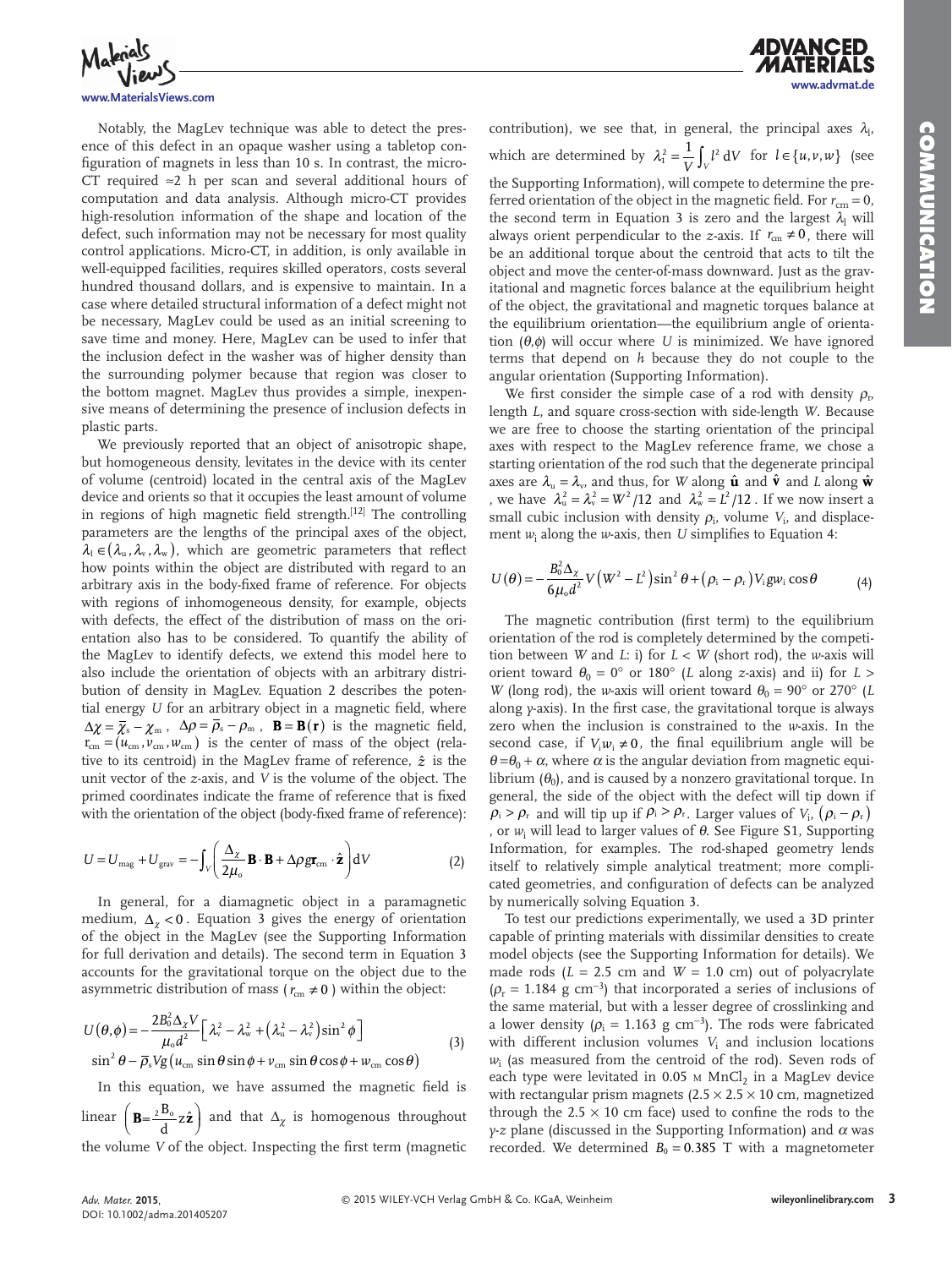

**ADVANCED** 



**Figure 3.** Levitation angle, α, for a variety of 3D-printed polyacrylate rods  $(\rho = 1.184 \text{ g cm}^{-3})$  containing inclusions of lower density polyacrylate  $(p = 1.163 \text{ g cm}^{-3})$  as a function of: A) inclusion volume,  $V_i$ , for a given location,  $w_i$ , B) inclusion distance from the centroid of the rod, and C)  $MnCl<sub>2</sub>$  concentration for a given inclusion size and location. Experimental data are shown as squares ( $n = 7$ ), and results of calculations are shown as a solid line.

 $1.0$ 

MnCl<sub>,</sub> Concentration (M)

 $1\overline{5}$ 

 $20$ 

(AlphaLab, Inc.) and assumed  $\overline{\chi}_s = 0.58 \times 10^{-5}$ .<sup>[33]</sup> To determine  $\chi$ <sub>m</sub> at room temperature (296 K), we used the standard relation  $\chi_{\rm m} = 1.85811 \times 10^{-4} \, [\text{Mncl}_2] - 9 \times 10^{-6}$ , described by Mirica et al. $^{\left[13\right]}$ 

 Measurements (squares with error bars) and modeled values (solid line) are shown in **Figure 3.** As the  $V_\text{i}$  at a fixed  $w_\text{i}$ increases, from 6.6 to 52.7 mm<sup>3</sup>, so does  $\alpha$  (Figure 3A). Note



that the pristine rod levitates at a small nonzero angle, most likely due to small non-uniformity in the crosslinking of polyacrylate. The volume fraction of an inclusion (VF), that is, the percentage of the total rod volume encompassed by the inclusion, is shown as an additional *x*-axis in Figure 3A. When the location is changed of an inclusion of a given volume ( $VF =$ 0.63%) is changed,  $\alpha$  changes (Figure 3B); as the inclusion moves closer to the centroid of the rod,  $\alpha$  decreased. Also shown (as an open square) is the levitation angle of a rod with two identical inclusions on opposing ends of the rod. One limitation of MagLev is that it is unable to detect a deviation from horizontal if the defects in an object are exactly symmetrical (or, in general, if additional defects do not shift the center of mass from the centroid), which is difficult to obtain except by design. If the difference in density due to the added inclusions was sufficiently large, however, the rods would levitate at a different height since the average density would be changed.

We quantified the sensitivity of MagLev as a method of detection for defects by selecting one type of rod/inclusion configuration (VF = 2.11%,  $w_i = 10$  mm) and determining  $\alpha$  for different concentrations of MnCl<sub>2</sub> (Figure 3C). As the concentration of the paramagnetic salt increased,  $\alpha$  decreased. Thus, MagLev can be designed to detect defects within a certain tolerance by modifying the magnetic susceptibility of the medium.

We also used this analytical model to examine the effect on  $\alpha$ of a single void (i.e., air pocket) of varying size in a 2.5-cm<sup>3</sup> rod. We found that, for a given MagLev setup (magnets =  $2.5 \times 2.5 \times$ 10 cm, 4.5 cm apart), paramagnetic solution (0.05  $\text{M}$  MnCl<sub>2</sub>), and location of the void  $(w_i = 10 \text{ mm})$ , even a small inclusion of 0.2 mm<sup>3</sup>-only 0.008% of the total volume of the rod-would lead to a relatively large orientation angle  $(\alpha > 10^{\circ})$ .

 In addition to defects that arise during the manufacturing process, improper storage or use, or exposure to extreme environmental conditions, can lead to degradation of plastic parts that affects performance.<sup>[34]</sup> Plastics commonly undergo undesired changes in their properties upon exposure to a variety of environmental conditions (heat, moisture, UV-light, salt water, etc.).<sup>[3]</sup> Acids, salts, thermal stress, and UV-light are known to cause chain scissioning in polymers, including Nylon.<sup>[35]</sup> Currently, there is no simple method to detect degradation of parts due to exposure to damaging environmental conditions or improper storage. We hypothesized that chain scissioning and subsequent rearrangement of the polymer chains and migration of the scissioned monomers and oligomers through the polymer (or out into the environment) could lead to a decrease in density that can be detected using MagLev.

 We simulated conditions of improper storage or use (excessive sun exposure) of Nylon 6/6 parts. We placed 30 rods, randomly oriented, in a container and exposed them to UV-light for 36 h (3.6 kW h). A control set of pristine rods was stored in the dark to simulate proper storage in a warehouse or toolbox. After the prescribed exposure period, each rod was rinsed with deionized (DI) water, placed into a solution of 0.10  $\text{M}$  MnCl<sub>2</sub> + 1.26  $\text{M ZnCl}_2$  and levitated in a MagLev device. We measured <sup>α</sup> and plotted a histogram as shown in **Figure 4** . Pristine rods levitated with a clustered distribution of  $\alpha < 3^{\circ}$ . The UV-light exposed rods, on the other hand, exhibited a large variation in  $\alpha$ ; the exposure caused a non-uniform change in density in many of the parts. In the container, some of the rods were

 $0.0$ 

 $0.5$ 

3

5

All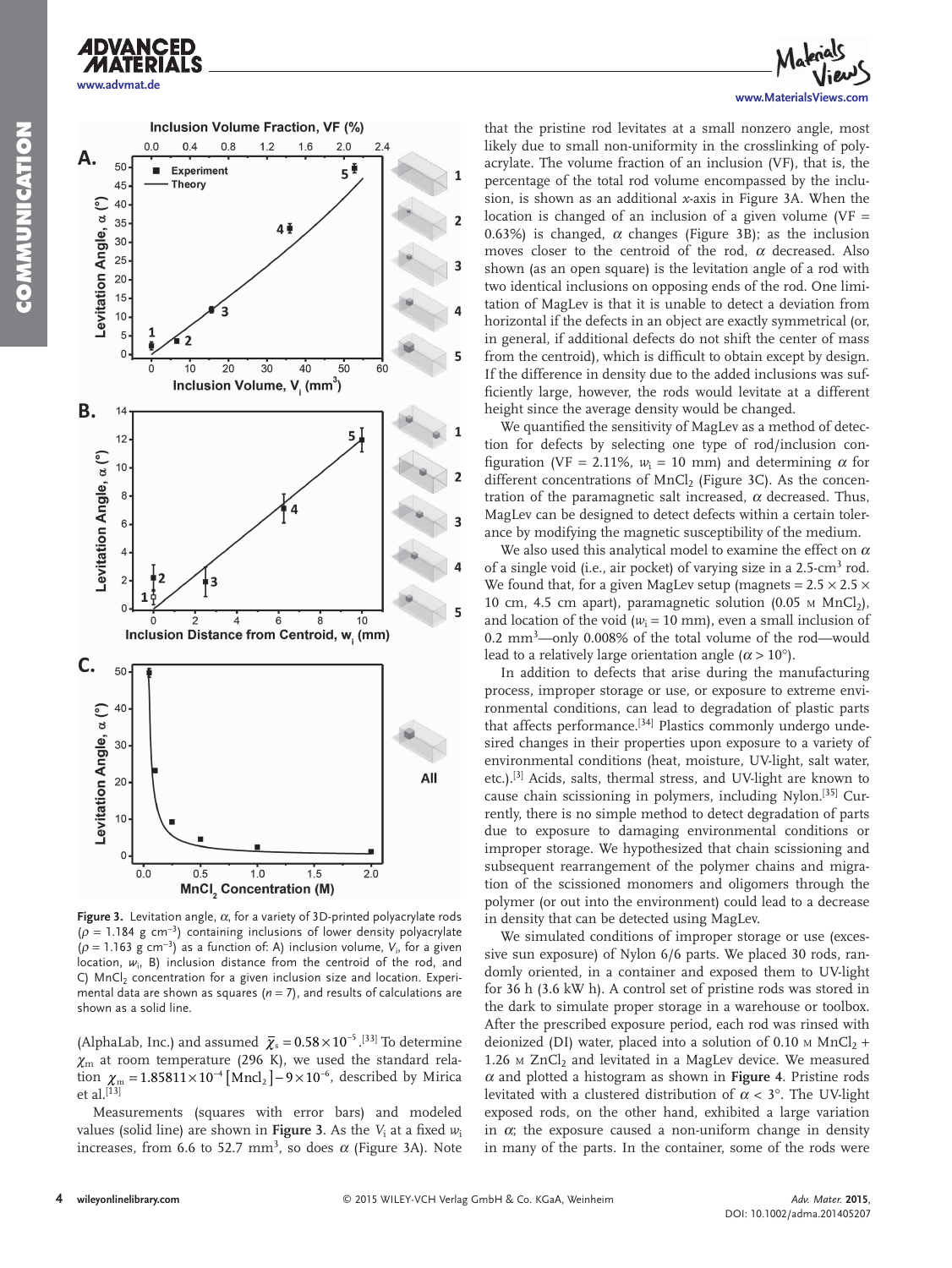



Figure 4. Histogram of the levitation angle, α, of A) pristine Nylon 6/6 rods or B) rods having been exposed to a 100 W UV-light for 36 h (3.6 kW h). For both cases, *N* = 30 rods and the paramagnetic solution was 0.075  $M$  MnCl<sub>2</sub> in water.

entirely exposed to the UV light while others were only exposed over a small area due to the jumbled arrangement of the rods (see inset of Figure 4B).

 To further understand these observations, we chose seven rods, exposed half of each rod to UV light (100 W), and measured the angle of the rods at 12-h intervals for 72 h. Figure S4, Supporting Information, shows  $\alpha$  of the rods versus illumination time. The regions exposed to light show a reduction in density as evidenced by the positive  $\alpha$  (measured as the exposed half above horizontal); we confirmed that the exposed region was responsible for the net decrease in density. The Supporting Information shows the behavior of rods subjected to other harsh environmental conditions, such as 50 °C deionized water, sea water (0.60 м NaCl), a solution of acid (0.10 м HCl), and localized thermal stresses (Figure S5 and S6, Supporting Information).

 In addition to detecting defective parts, MagLev can be used to identify counterfeit parts that differ in density from genuine high-quality plastics. During the fabrication of highvalue plastics, manufacturers (and counterfeiters) must control for molecular weight, crystallinity, porosity, and composition of additives.<sup>[36]</sup> Deviation from a controlled process for any of these parameters can alter the density of the material. Counterfeiting of high-value plastic parts is a serious challenge for the

plastics industry and global trade regulators. In the absence of accepted industry standards or universal recognition of patent/ branding rights, customers are forced to trust suppliers or rely on expensive and time-consuming testing methods to verify authenticity. For example, Tristar Plastics, the exclusive United States distributor of Rulon, a class of branded polytetrafluoroethylene (PTFE) derivatives, recommends seven characterization methods to ensure parts meet standards and are authentic: dynamic mechanical analysis, thermomechanical analysis, thermogravimetric analysis, differential scanning calorimetry, Fourier-transform infrared spectroscopy, scanning electron microscopy, and particle analysis.<sup>[36]</sup>

 We obtained several types of real and fake Rulon from Tristar Plastics. Rulon bearings can cost several dollars per part (in comparison a Nylon washer which costs less than \$0.10) and, in the case of Rulon 641, are United States Food and Drug Administration-approved for applications in the food industry, making them particularly attractive to counterfeiters. A search of the term "Rulon" on Alibaba.com, the world's largest online commerce site that hosts listings from independent manufactures and suppliers, reveals 82 suppliers with products claiming to be genuine Rulon. Fake Rulon is manufactured to closely match the color of genuine Rulon: fake and genuine Rulon 641 are visually indistinguishable.

 We simultaneously levitated real and fake Rulon 641 in  $0.40$  M MnCl<sub>2</sub> in a 30% water, 70% Heavy Liquid (GEOLiquids, Inc.; 2.242 g cm<sup>-3</sup>) solution and recorded the levitation height of each part. **Figure 5** shows a box plot of the levitation height of seven real and fake bearings and a representative image of the bearings levitating in a MagLev device. A significant difference (*p*-value =  $2.8 \times 10^{-6}$ ) in average height between real and fake Rulon 641 was observed ( $h_{\text{avg}} = 2.80 \pm 0.14$  and  $1.24 \pm 0.09$  cm, corresponding to calculated  $\rho_{avg} = 2.23 \pm 0.01$  and  $\rho_{avg} = 2.27$  $±$  0.01). We also tested Rulon J, a derivative typically used for start-stop applications, and found that real and fake consistently levitate at different heights (Figure S7, Supporting Information). We also found that trace quantities of magnetic material in Rulon LR allowed us to use the detection of magnetic



**Figure 5.** A) Box plot showing levitation height for real and fake Rulon 641 ( $n = 7$ ) levitating at the same time. The significant difference in levitation height suggests a reproducible difference in density between real and fake Rulon. B) Photograph of representative real and fake Rulon 641 levitating in 0.40  $\text{M}$  MnCl<sub>2</sub> in 30% water, 70% Heavy Liquid.